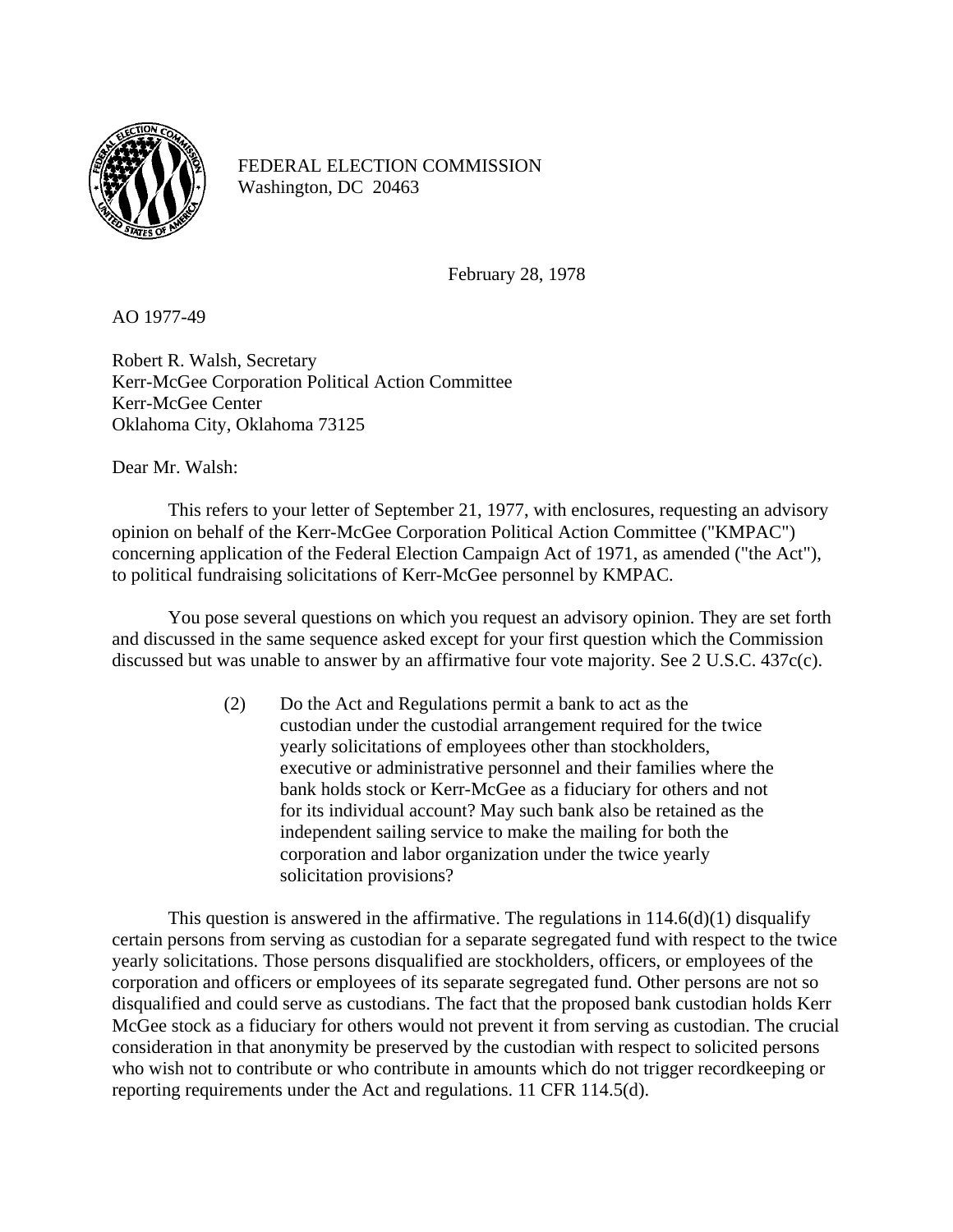While the regulations contemplate the use of a commercial mailing house as an independent mailing service for purposes of twice yearly solicitations, a bank in not precluded from performing the mailing. However, since any mailing service used under 114.6 must be retained by both the corporation and labor organization, it is essential that both agree upon the mailing service to be selected unless the labor organization decides that it does not want to make any solicitations under 114.6.

> (3) Do the Act and Regulations require Kerr-McGee to disclose to a labor organization the names and addresses of the stockholders of Kerr-McGee (or to make the same available to an independent mailing service if Kerr-McGee does not wish to disclose such names and addresses) if K-M PAC solicits only employees (including employees who are stockholders of Kerr-McGee)?

Your letter explains that KMPAC is considering the solicitation of employees of Kerr McGee (including executive or administrative personnel), but is not considering solicitation of all stockholders as a class. Kerr McGee is required to make the names of its stockholders available to a labor organization (or independent mailing service) for 441b solicitation purposes only if KMPAC or Kerr McGee solicits employees under the twice yearly provisions of 2 U.S.C.  $441b(b)(4)(B)$  and 11 CFR 114.6. See 11 CFR 114.6(e)(3)(iii) and the Commission's response to Advisory Opinion Request 1976-23. If KMPAC or Kerr McGee solicits only its executive and administrative personnel, and stockholders (including any employees who may also be stockholders it has no obligation under the Act to make the names of such persons or other employees available to any labor organization. See the definitions in 11 CFR 114.1(c) and (h). However, any method (for example, payroll deductions) used by KMPAC or Kerr McGee for soliciting or facilitating voluntary contributions from its executive and administrative personnel or stockholders, is required to be made available to relevant labor organizations for soliciting or facilitating voluntary contributions from their members to the separate segregated funds of those labor organizations. See 11 CFR 114.5(k).

- (4) If Kerr-McGee furnishes the independent mailing service a computer run of labels for mailings on behalf of a labor organization, in it entitled to be reimbursed its costs?
- (5) Is the labor organization responsible for paying the independent mailing service for the mailing of its solicitation material of must Kerr-McGee bear such costs? If the labor organization is to pay such costs, who is responsible for negotiating the contract terms and provisions pertaining to the mailing on behalf of the labor organization and if they are unable to agree upon mutually satisfactory terms and conditions, will this payment the use of such service by K-MPAC for its mailing?

The independent mailing service is required to be used only in connection with the twice yearly solicitation and then only if Kerr McGee does not wish to disclose the names and addresses of its stockholders or employees to a labor organization. Since Kerr McGee would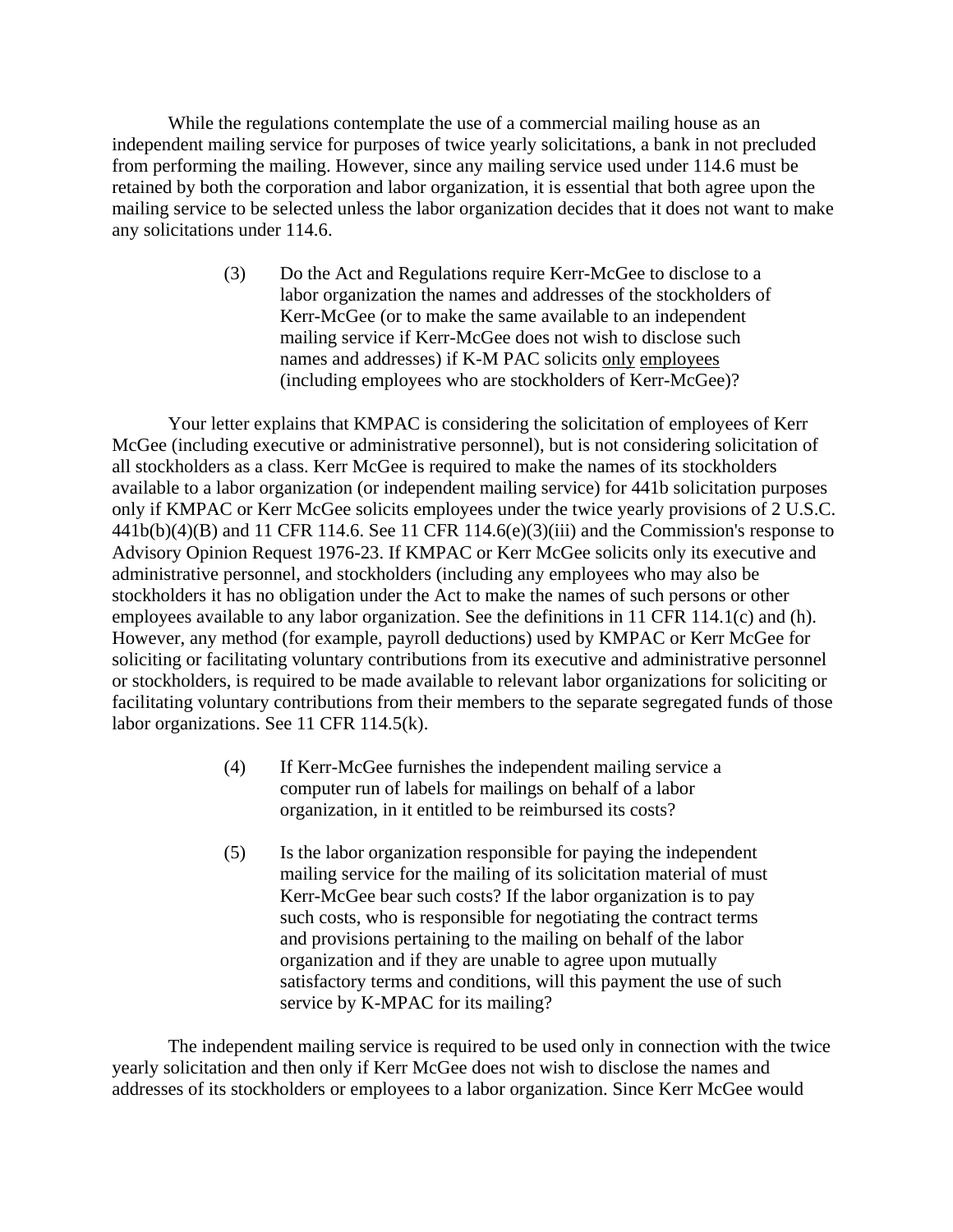only incur the cost of preparing a list for an independent mailing service because of its desire to keep its stockholders' identity confidential, Kerr McGee should bear the cost of preparing the list. However, the costs of producing labels to affix to the labor organization's solicitation mailings and the other expenses incident to such mailings are required to be paid by the relevant labor organizations.

The expenses of preparing and mailing the labor organization's solicitation materials are within the discretion of the labor organization since it alone decides the quantity of materials to be sent and whether its mailing should go to all persons on Kerr McGee's list. Thus, the labor organization should expect to bear those costs and assume full responsibility for the mailing of its solicitation materials. The Act neither requires nor precludes other agreements for paying the mailing expenses. See generally 11 CFR 114.6(e).

> (6) To avoid possible solicitation of foreign nationals an defined by the Act and Regulations, K-M PAC will not solicit employees of subsidiaries incorporated abroad and employees of Kerr-McGee or its domestic subsidiaries who are known to be foreign nationals. In addition, should K-M PAC solicit stockholders it will not solicit those with foreign addresses. Is Kerr-McGee required under the Act to nevertheless make the names and addresses of such employees and stockholders available to the independent mailing service?

This question is answered in the affirmative. It is the opinion of the Commission that  $114.6(e)(3)(ii)$  of the regulations requires a corporation electing use of an independent mailing service to submit the names and addresses of all stockholders and employees regardless of the corporation's decision to refrain from soliciting those persons on the list who may be foreign nationals as defined in 2 U.S.C. 441e. Thus Kerr-McGee is required to make its complete list of stockholders and employees available to the independent mailing service if it wishes to make solicitations under the twice yearly provisions without otherwise disclosing the names and addresses of its stockholders or employees.

> (7) May the solicitation material of K-M PAC advise that under the Act and Regulations Kerr-McGee must make the names and addresses of its employees and stockholders (if required) available to an independent mailing service for the mailing of solicitation by the political action committee of a labor organization representing employees of Kerr-McGee and its subsidiaries and that (assuming it to be the case) one or more of such labor organizations have indicated they intend to make a solicitation of employees and stockholders?

Under  $114.6(e)(2)$  of the Commission's regulations, the twice yearly solicitations may be used by Kerr McGee or KMPAC only for soliciting contributions to KMPAC and not "for any other purpose." 11 CFR 114.6(e)(2). This language would not, however, prohibit KMPAC from